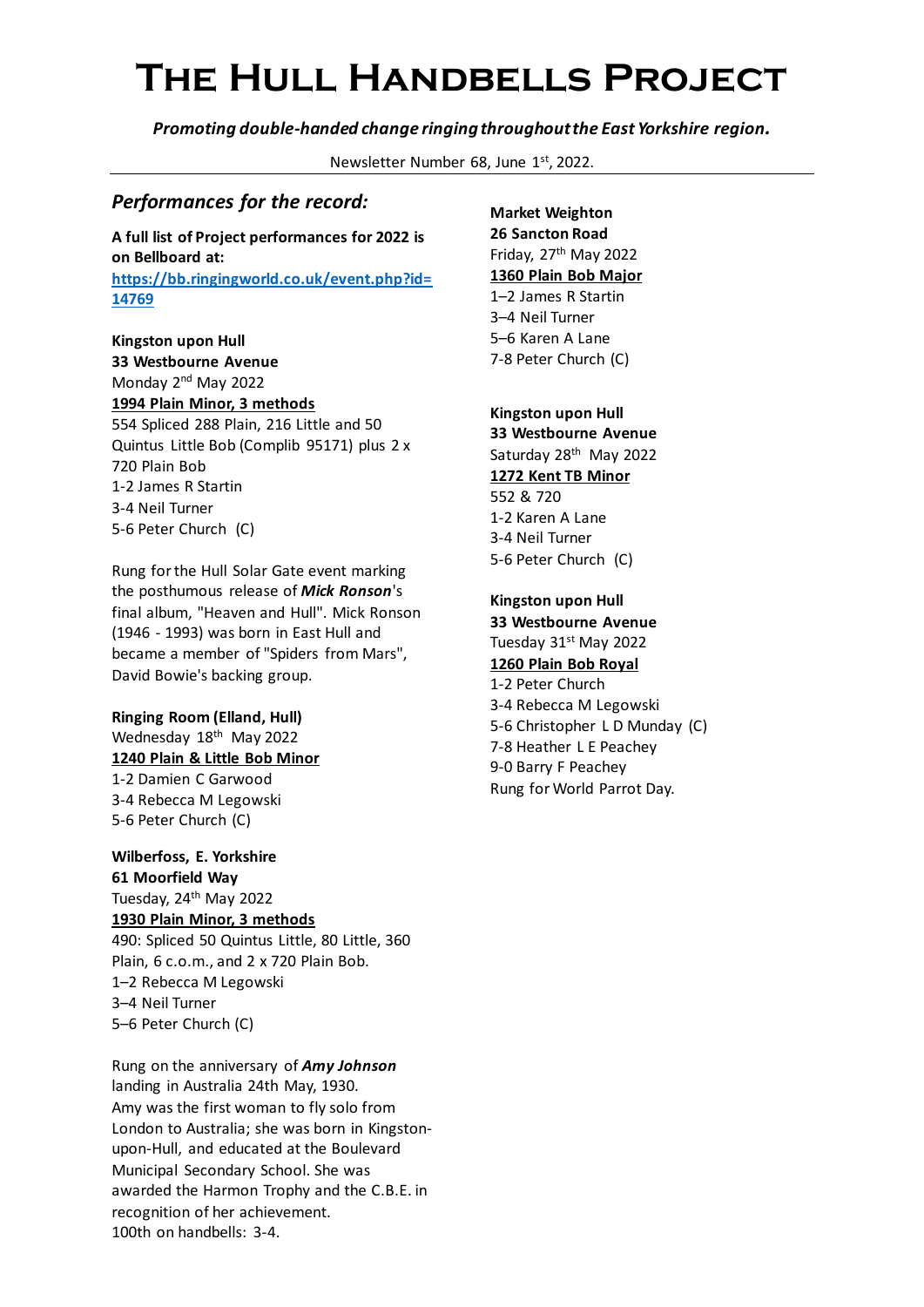*Promoting double-handed change ringing throughout the East Yorkshire region.*

Newsletter Number 68, June 1st, 2022.

### *Out and about*

Congratulations to Neil Turner on reaching 100 quarter peals on handbells.

I haven't kept up with my notes this month, but from memory:

We persevere with ringing Kent TB Major; the quality of ringing is good but length ringing can be a challenge for people with dodgy joints. Practise methods included Cambridge S Major and Double Norwich CB Major. The elegant simplicity of the DNCBM structure was noted and enjoyed.

St Clement's CB Major also had an airing this month.

Damien Garwood made a step forward this month by ringing touches of Original Minor and indeed calling a simple touch for his first as conductor. The Original was a relaxation after a slug of Reverse Bob Minor with singles.

Talking of people with dodgy joints, Rhona McEune has started to learn the arts of double handed (in her case so far, double fingered) ringing. We wish her a speedy recovery from another ankle operation, and similar good wishes (hip) also go to Gwynneth Moffat.

Do copper bracelets repel arthritis? I don't know but the pain went away from my own dodgy joints shortly after I put them on.

With the prospect of the Jubilee celebrations and ringing on 10, we had a Royal practise towards the end of the month. Plain Bob, Bastow Little Bob, and Little Bob Royal were all rung for better or worse, it takes time to get into the narrower groove of ringing on higher numbers. A quarter peal two days later also helped with preparation for the Royal Peal attempt even if it was recorded for "World Parrot Day".

### *Paradoxically*

There are many contradicting features of this life from which there is much to be learned, one being that a *strength overplayed becomes a weakness*. Examples:

- Using only your queen on the chessboard, she becomes exposed and then trapped and more easily taken.
- The blue lines and nothing but the blue lines; if you slip off your lines with no safety net, you're stuffed.
- Ringing only by the Bill Jackson counting and rhythm technique makes adapting to a new methods very hard
- only using a keyboard to drive ringing room loses the kinaesthetic value of motion controllers, e-bells and real handbells.

Another paradox: *Discipline is the route to freedom*. Once you have the dedication to disciplined practise, and the quality of ringing that comes with it, then exploration of alternatives becomes a meaningful possibility.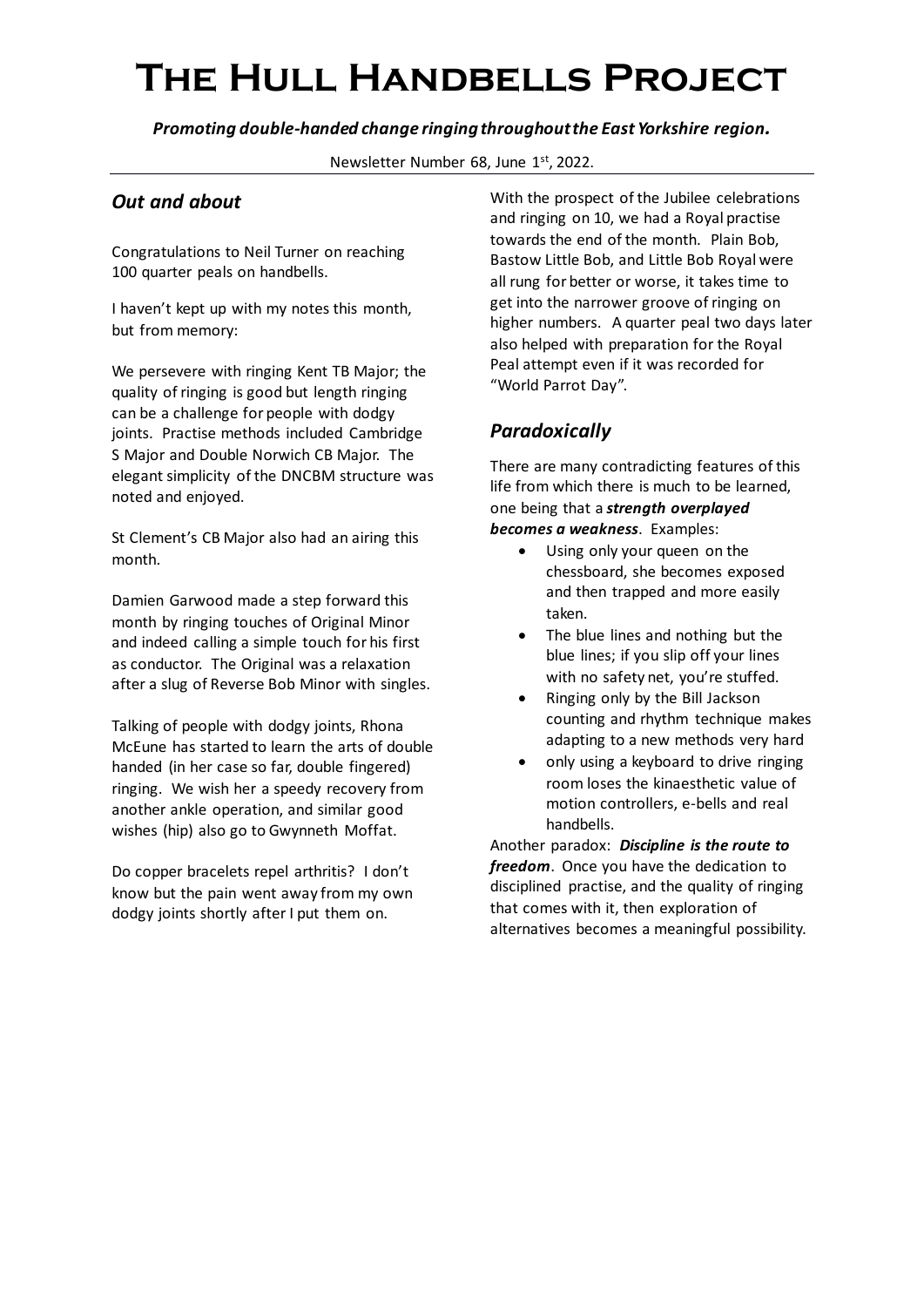*Promoting double-handed change ringing throughout the East Yorkshire region.*

Newsletter Number 68, June 1st, 2022.

### *The Learning Curve*

"How do you learn a method like that (Cambridge Surprise Major)?" - Karen Lane.

"And what exactly do you mean by "Track the treble" and what use is it anyway?" – Jim Startin

#### **Good questions**.

The following notes are provided by yours truly, who only has very limited experience of ringing Surprise Major. A proper answer would require a small book; and remember, the learning process in all bellringing is a progression, never just a single step, - learn enough to get going, ring some, then go back and learn some more.

#### **A few pointers:**

The treble is the anchor, it can be used as the guide to the structure of the method. (Structure: places, hunting, dodging).

NB. We're in right place methods, everything happens at the backstroke.

The philosophy of the method is important, e.g. Cambridge has maximum right way hunting within the rules for surprise. So:

• All cross sections: 4 bell box (14, 36, 58, HL, then 58, 36, 14, LE) • 1-2 section: maximum amount of hunting above X3XX8

| $\bullet$ 3-4 section: maximum amount of hunting and a 1-2 below | 125X8 |
|------------------------------------------------------------------|-------|
| • 5-6 section: maximum amount of hunting below                   | 1X4XX |
| • 7-8 Section: maximum amount of hunting below                   | 1XX6X |



Yorkshire is Cambridge Major above the treble, Cambridge Minor below but with a thick treble consisting of the treble itself plus 2nds and 5ths place bells. Cambridge is the purer concept, Yorkshire preserves the coursing order better. Once you can ring a course, you have started. But just 999 to go before you know the method!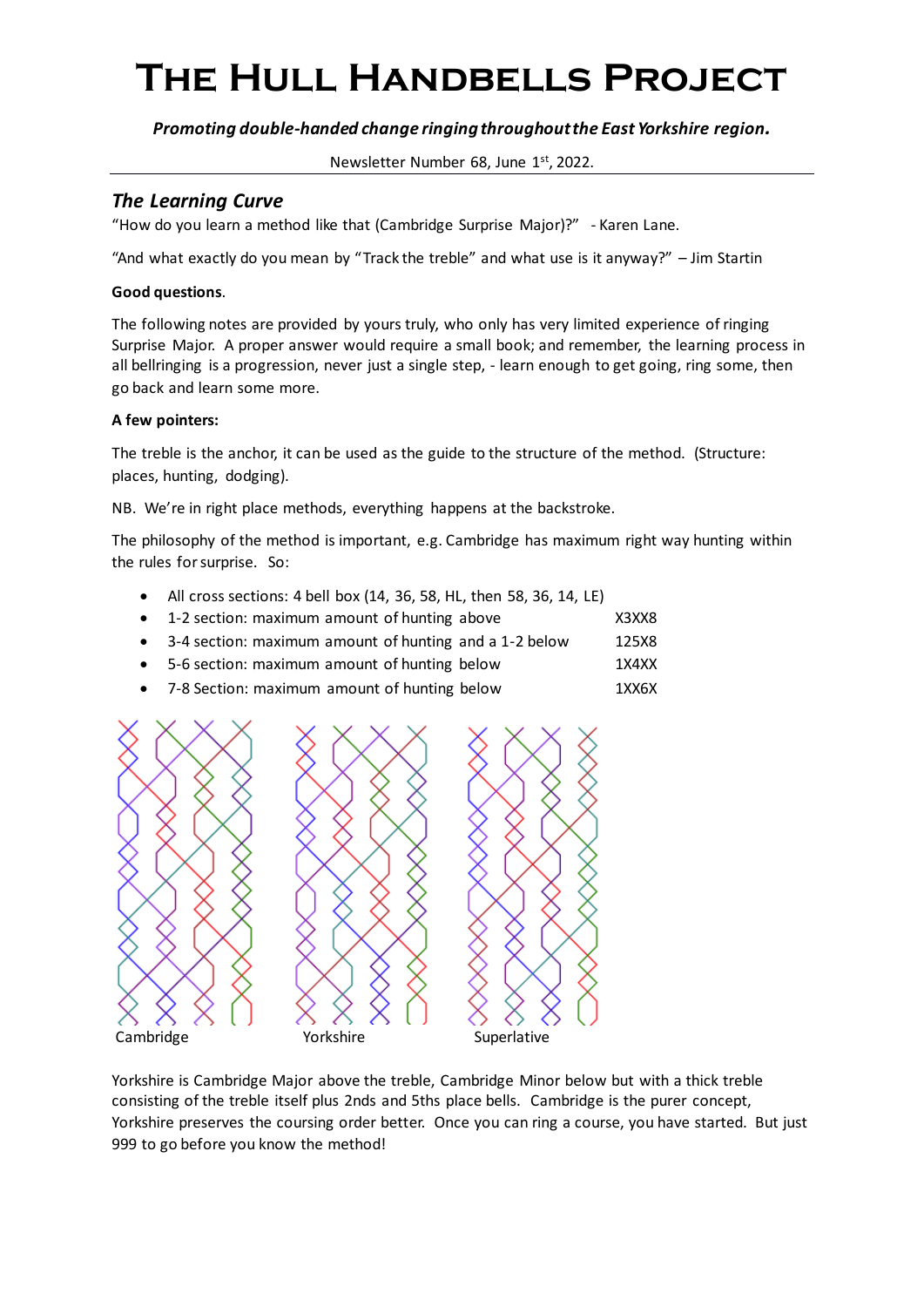#### *Promoting double-handed change ringing throughout the East Yorkshire region.*

Newsletter Number 68, June 1st, 2022.

*How do you even start on this stuff*? – Drop back to minor, ring Oxford Treble Bob, College Exercise, and Morning Star, go on to Norwich and Cambridge, and the approach will be abundantly obvious.

Forget the lines for Oxford TB., ring it by the treble

- 1-2 section 3-4 places
- Hunting
- 3-4 Section 1-2 Places, (Plain Bob LE Structure)
- Hunting
- 5-6 Section 1-2 Places, (Plain Bob LE Structure)
- Half Lead Hunting
- 5-6 Section 1-2 Places, (Plain Bob LE Structure)
- Hunting
- 3-4 Section 1-2 Places, (Plain Bob LE Structure)
- Hunting
- 1-2 section 3-4 places
- Lead End Hunting

#### *Still not with me?*

Go back and look at Plain Bob Minor, how the bells work together at the Lead end, parallel dodges, scissors dodges, places. Bedrock!

--oo0oo—

Then Karen said: "If you're learning a structure, wouldn't you be better starting with Superlative?".

And indeed the "Double" nature of Superlative, coupled with the preservation of coursing order at the half lead Cambridge Lead-end order makes Superlative a very sound choice of method. The down-side is that more people learn Cambridge and Yorkshire, more people are more familiar with them.

## *The truth is that what's needed is the skill of learning and ringing right place structures, and having that skill enables its application to the method of choice*. A bellboard search

gives interesting insight:

### **Peals on Handbells on Bellboard**:

| <b>Surprise Major:</b>                |                                           | Treble Bob:                   |              |  |  |
|---------------------------------------|-------------------------------------------|-------------------------------|--------------|--|--|
| Cambridge<br>Yorkshire<br>Superlative | 581<br>1,041<br>233                       | Kent<br>Oxford                | 1,029<br>327 |  |  |
| Pudsey                                | 120                                       | <b>Plain Methods:</b>         |              |  |  |
| Lincolnshire<br>Rutland               | 295<br>151                                | Double Bob<br>St Clement's CB | 20<br>35     |  |  |
| London<br><b>Bristol</b>              | 237<br>Double Norwich<br>518<br>Plain Bob | 141<br>2,073                  |              |  |  |
| Cornwall<br>Lessness                  | 23<br>57                                  |                               |              |  |  |